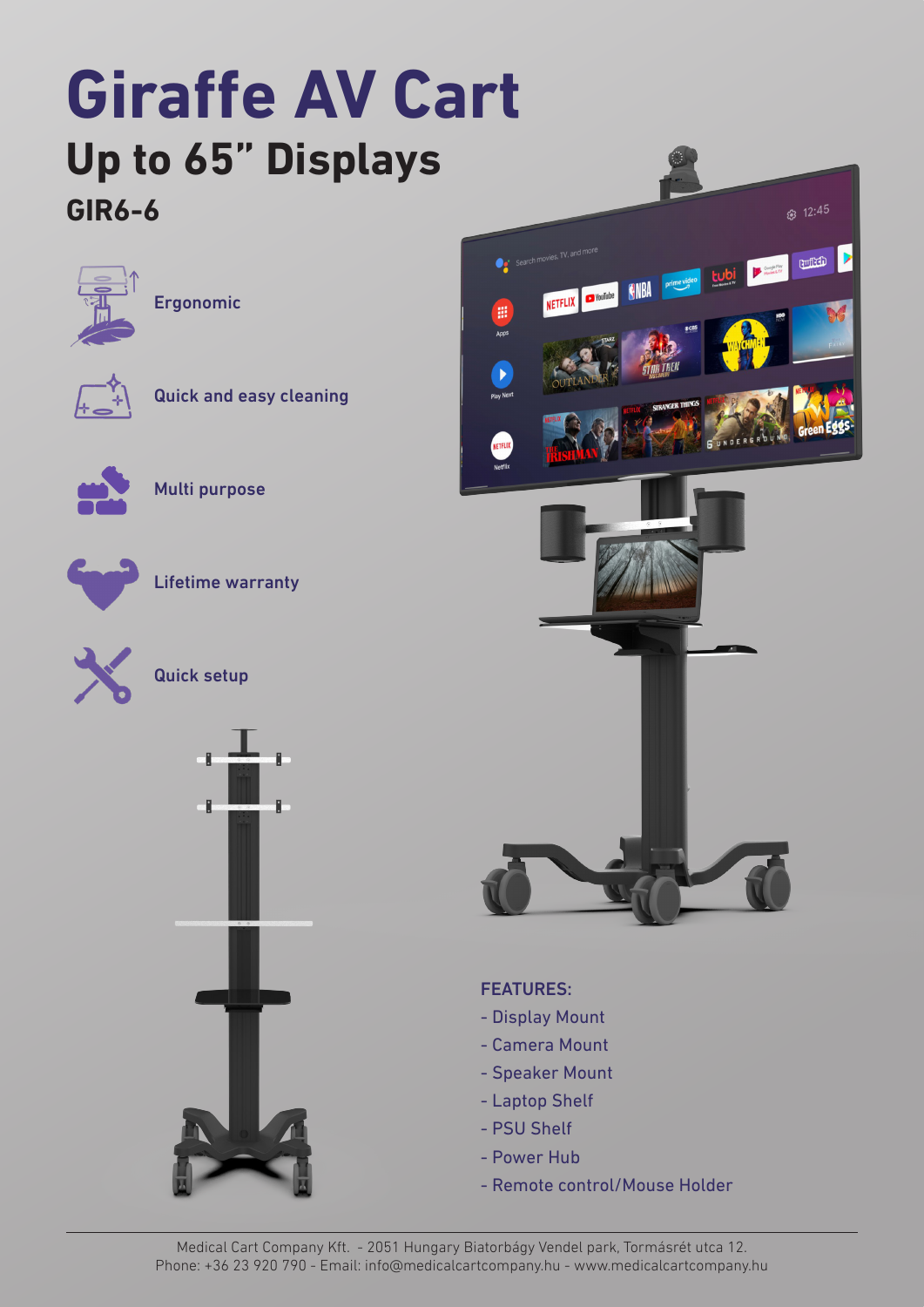# **Giraffe AV Cart**

#### **Vesa Mount**

**Easily adjustable to any display size up to 65".**

**Safety stop pin at the end of the DIN rail.**



100mm - 400mm $100$ mm - 400mm 100mm - 400mm  $\bullet$  $\bullet$ 

### **Camera height adjustment**

**Fixing knob on the back side.**

#### **Fully integrated cable management**

**Power strip installed on the back of the column. Cables run inside.**

Medical Cart Company Kft. - 2051 Hungary Biatorbágy Vendel park, Tormásrét utca 12. Phone: +36 23 920 790 - Email: info@medicalcartcompany.hu - www.medicalcartcompany.hu